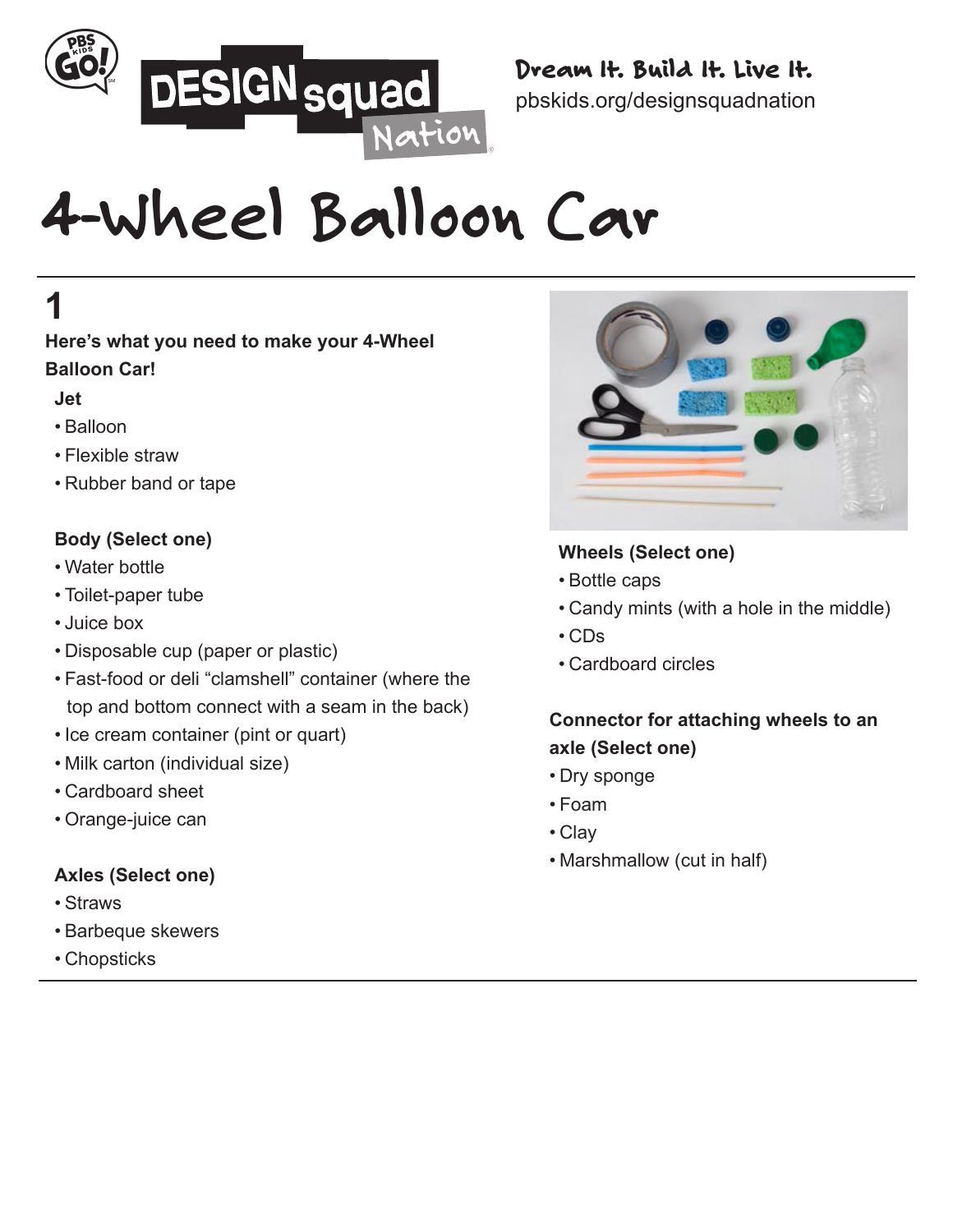#### **Make the jet**

Put the long end of a flexible straw into a balloon.



## **3**

#### **Make the jet (cont'd)**

Attach the straw and balloon so that no air can escape, using either a rubber band or tape.

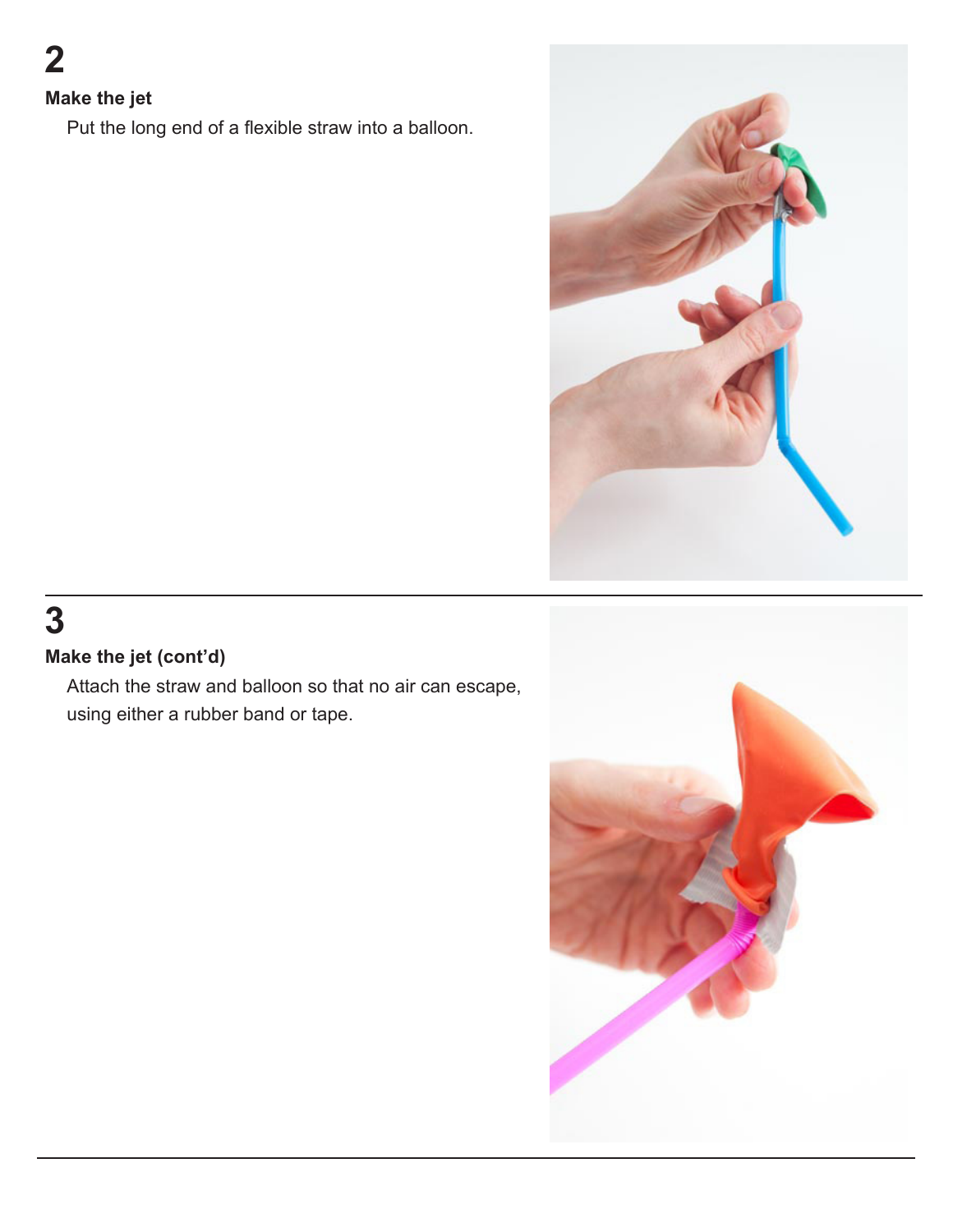#### **Insert two axles**

- Poke two holes in the bottle's sides, on the part of the bottle that will be the bottom of the car. Make the holes directly across from each other so the axle goes straight across.
- Slide a straw through the two holes. Adjust so the axle goes straight across.
- Repeat for the second axle.
- Slide a barbeque skewer through each straw.



# **5**

#### **Make the wheels**

Wedge a square of sponge (or foam or marshmallow) into a bottle cap to make a wheel.



### **6**

#### **Make the wheels (cont'd)**

Make four of these wheels.

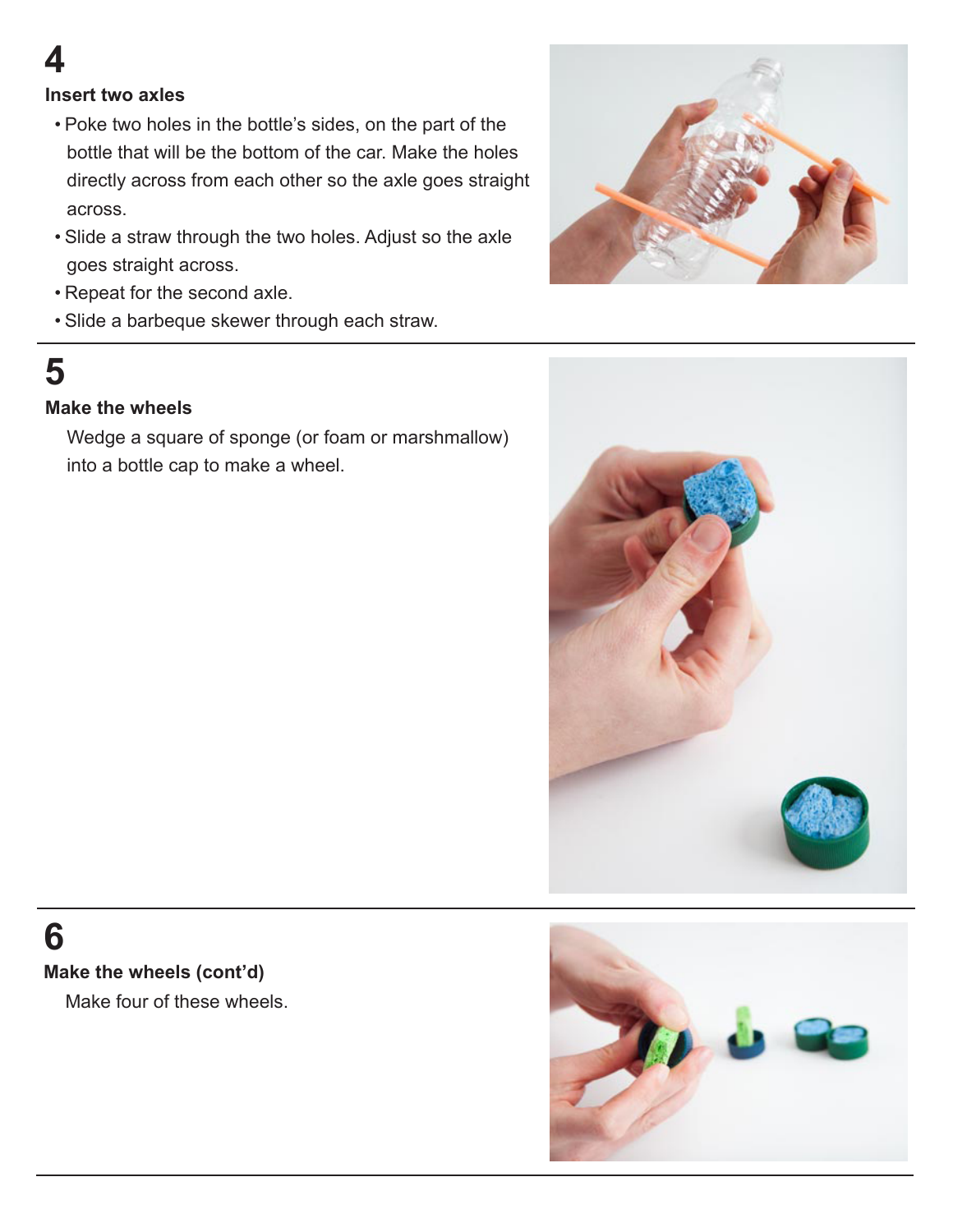#### **Add wheels**

- To make it easy to push a skewer into a sponge, use the skewer's point to poke holes in the sponges.
- Center the holes so the wheels will spin evenly and not wobble up and down.
- Push the wheels onto the ends of the skewers.



### **8**

#### **Insert the jet**

- Poke a hole in the top and back of the bottle.
- Push the jet into place so that the straw's balloon end pokes out the top and the open end pokes out the back.
- Make sure the straw at the back is as parallel to the floor or tabletop as possible. If it points up, down, or to the side, your car won't move as fast or far as if the jet points straight back.



### **9**

#### **Power the jet**

- Blow up the balloon by blowing through the straw.
- Put your finger over the end of the straw to stop air from escaping.
- Put the car on a smooth surface. Then let go. ZOOM!



# **10**

#### **Did you know?**

Your balloon car uses jet power to move. The stored air in the balloon pushes through the straw, creating **thrust**—the force that pushes the car forward. So when air from the balloon moves in one direction, it pushes the car in the opposite direction.